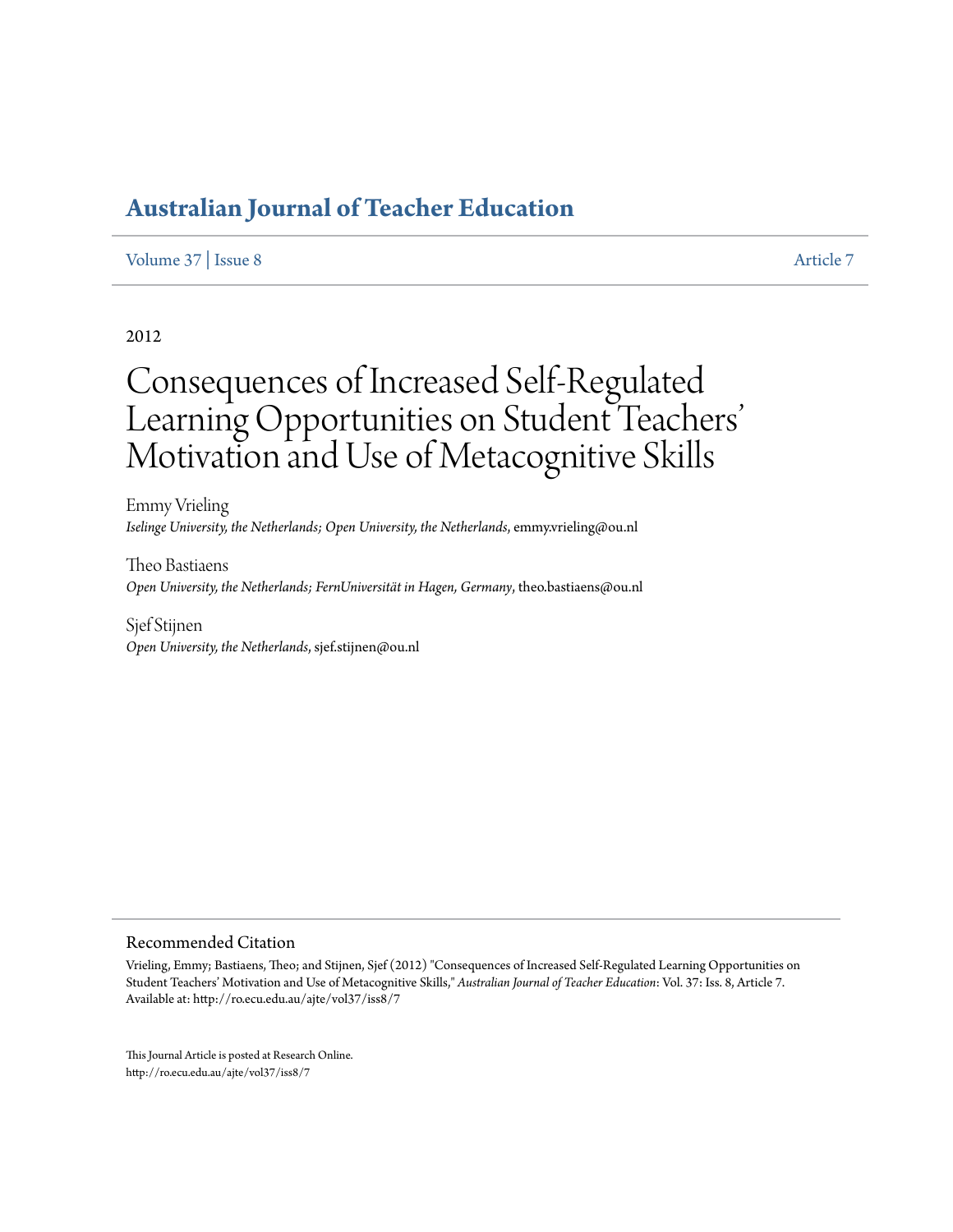# **Effects of Increased Self-Regulated Learning Opportunities on Student Teachers' Motivation and Use of Metacognitive Skills**

Emmy Vrieling Open University, the Netherlands Iselinge University of Applied Sciences, the Netherlands emmy.vrieling@ou.nl Theo Bastiaens Open University, the Netherlands FernUniversität in Hagen, Germany theo.bastiaens@ou.nl Sjef Stijnen Open University, the Netherlands sjef.stijnen@ou.nl

*Abstract: This intervention study focused on the relationships between primary student teachers' self-regulated learning (SRL) opportunities, their motivation for learning and their use of metacognitive learning strategies. The participants were 3 teacher educators and 136 first-year student teachers. During one semester, teacher educators and student teachers were monitored by questionnaires measuring opportunities for SRL offered by the program. Questionnaires were also administered monitoring student teachers' motivation and metacognition. During data collection, teacher educators participated in training courses and tutorial conversations aimed at increasing student teachers' SRL opportunities in the curriculum. At the end of the research period, all teacher educators and a sample of student teachers were interviewed. Results indicate that student teachers' use of metacognitive skills increased significantly in learning environments with increased SRL opportunities. Student teachers' motivation for learning was also enhanced, although to a lesser degree. Finally, significant correlations were found between the metacognitive study process construct and the motivational constructs measured.* 

# **Introduction**

 The motivation for this intervention study of self-regulated learning (SRL) in the context of primary teacher education emerged from the importance attributed to SRL for student teachers' academic success (e.g. Boekaerts, 1999). The study is aimed at examining relationships between primary student teachers' (i.e., prospective primary teachers) SRL opportunities, their use of metacognitive skills and their motivation for learning. Metacognition and motivation and were analysed because of their relevancy in determining student teachers' academic success. In the case of motivation, several researchers (e.g. Pintrich, 2000, 2004) demonstrate that higher motivation results in higher academic achievement. When it comes to metacognition, many studies (e.g. Vermunt & Verloop, 1999) show that student teachers' use of metacognitive skills can improve their learning and comprehension, finally resulting in better academic performance. As for the relatedness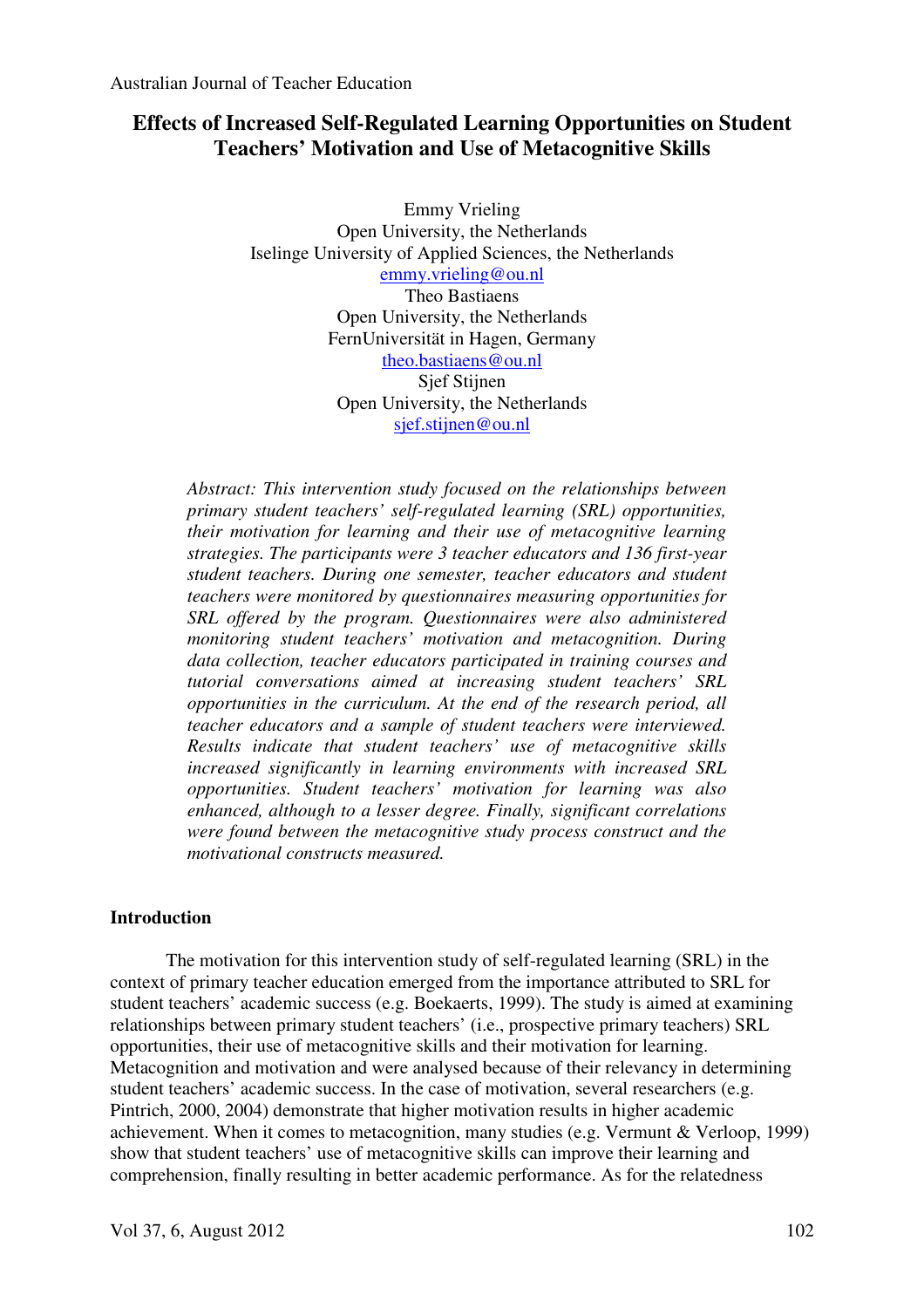between student' motivation and use of metacognitive learning strategies, these components must be conceived as interacting constructs in research regarding SRL (e.g. Eccles & Wigfield, 2002).

#### **Self-Regulated Learning and Primary Teacher Education**

 In a society that requires lifelong learning, the ability to steer one's own learning is becoming more and more important to be successful in academic as well as in non-academic contexts (e.g. Kremer-Hayon & Tillema, 1999; Zimmerman, 2002). For that reason, contemporary curricula are increasingly based on social constructivist learning theories in which students' learning activities are more controlled by students themselves compared to more traditional curricula in which students are provided with direct instructional guidance on the concepts and procedures required by a particular discipline (Kremer-Hayon & Tillema, 1999; Lunenberg & Korthagen, 2003).

 One of the shared assumptions of social constructivist learning theories is the importance of SRL as the key to successful learning in school and beyond (Boekaerts, 1999). In general, SRL is defined as a goal-oriented process, proceeding from a forethought phase through self-monitoring and self-control to self-reflection (Pintrich, 2000, 2004). Many researchers (e.g. Simons, Van der Linden, & Duffy, 2000; Zimmerman, 2002) stress the importance of SRL to foster students' deep and meaningful learning, resulting in significant gains in student achievement. Self-regulating students in higher education are more successful in learning, problem solving, transfer and academic achievement in general (e.g. Nota, Soresi, & Zimmerman, 2004; Sundre & Kitsantas, 2004). This may also be the case with students in teacher education. As a consequence, primary teacher educators (i.e., teachers of prospective primary teachers) are increasingly urged to renew their teaching concepts to encourage student teachers to demonstrate a high degree of SRL by learning as professionals, constructing their practical knowledge, developing an attitude of reflective inquiry and experimenting with ideas and teaching skills (Kremer-Hayon & Tillema, 1999).

#### **The SRL Model for Primary Teacher Education**

 Although primary teacher educators support the importance of the idea of SRL, they often find it difficult to actually foster it in educational pre-service programs (Vrieling, Bastiaens, & Stijnen, 2010). Many practising teacher educators have not been prepared for this changing role during their own education (Korthagen, Klaassen, & Russell, 2000) and are often worried about their decreasing role as knowledge providers (Kremer-Hayon & Tillema, 1999). To provide more insight for primary teacher educators into relevant SRL aspects during teaching, Vrieling et al. (2010) formulated seven process-oriented design principles, summarized in an SRL model for primary teacher education.

 The first principle of the SRL model suggests that teacher educators should create a sufficient knowledge base for their students. To do this, teacher educators should integrate the necessary metacognitive skills and content matter into their teaching, comprising the second design principle. As part of the third principle, this integration should be modelled upon the following four regulatory skill levels: observation, emulation, self-control and self-regulation. In the fourth principle, control of the learning processes should gradually transfer from teacher to student ('scaffolding'). The fifth principle moves past successful knowledge building to encompass knowledge of the conditional factors that can foster or hinder successful implementation. The sixth principle stresses the engagement of student teachers in collaborative learning environments. Finally, the seventh SRL design principle explores the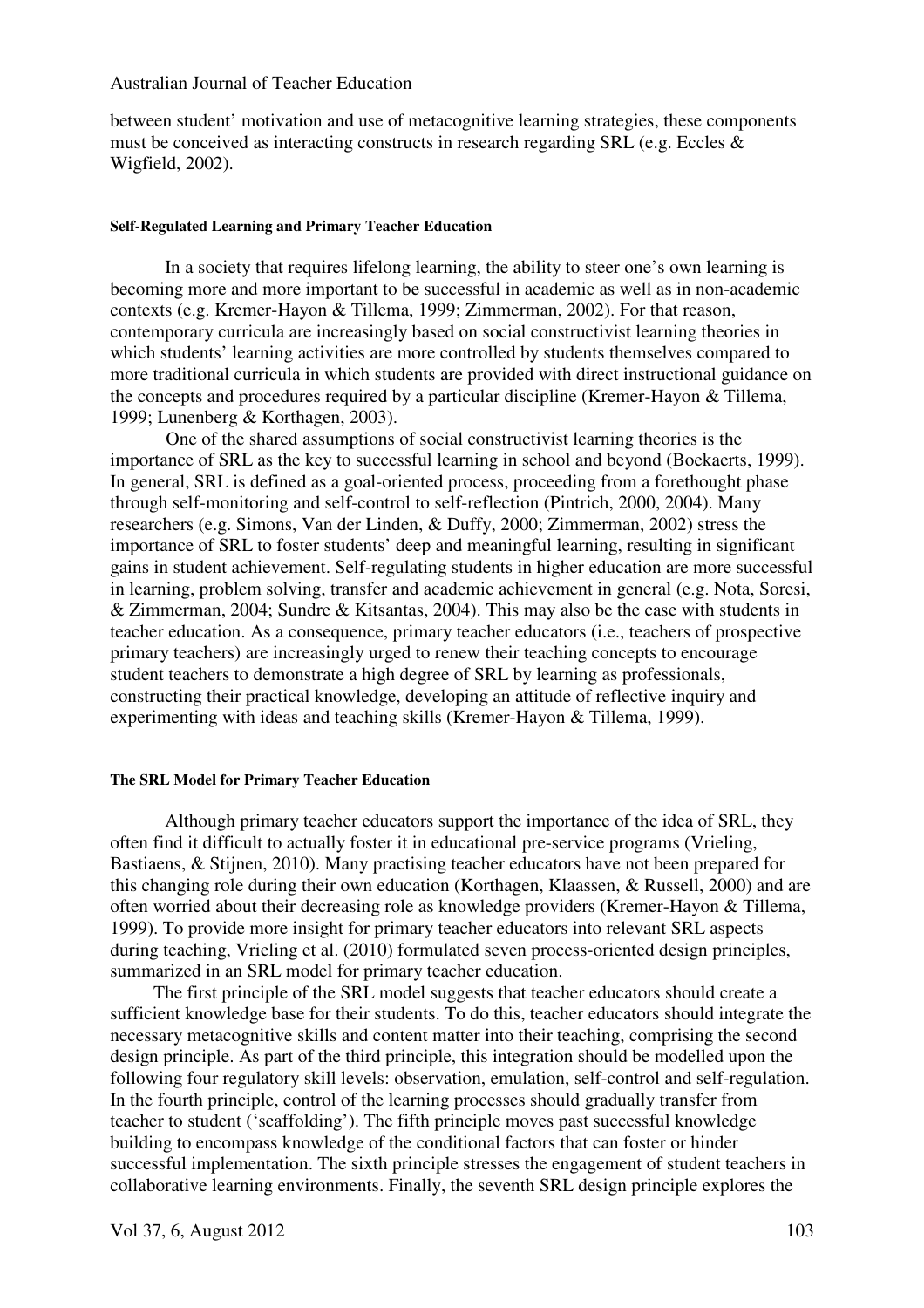relevant aspects of the learning task (goal setting, prior knowledge activation, metacognitive knowledge activation, metacognitive awareness and monitoring of cognition, judgments, attributions, task value activation and time management). Based on the recommendations of the SRL model, Vrieling et al. (accepted) operationalized the theory towards a diagnostic instrument that enables primary teacher educators to assess SRL opportunities in their teaching: the SRL Opportunities Questionnaire (SRLOQ). The SRLOQ is further described below.

## **Problem Definition**

 Although primary student teachers are increasingly required to self-regulate their' learning, the consequences of the increased SRL opportunities for student teachers' academic success have not been measured so far. Therefore, in the present study, dynamics of primary student teachers' motivation for learning and use of metacognitive learning strategies were measured in learning environments with increased SRL opportunities. These two concepts were chosen because of their relevancy in determining student teachers' academic success and are discussed hereafter.

 Several researchers (e.g. Bruinsma, 2004; Pintrich, 2000, 2004) demonstrate that higher motivation results in higher academic achievement. Motivation can be seen as either a product or a process (Wolters, 2003). When viewed as a product, students have a level of motivation that they experience and that influences their choice, effort and persistence regarding a particular activity. When viewed as a process, motivation refers not just to an end state but also to the means through which that state is determined. In other words, motivational tendencies change during learning in classroom practice (Järvelä, Järvenoja, & Veermans, 2008) and students can learn to regulate their motivational state (Wolters, 2003).

 At the same time, self-regulated learners are able to apply a large arsenal of cognitive learning strategies in academic tasks. Pintrich (2000, 2004), for example, distinguishes rehearsal, organization, and elaboration as cognitive learning strategies to understand the material in the course. Moreover, when it comes to the metacognitive concept that can be viewed as a subordinate component to SRL (Muis & Franco, 2010; Veenman, Van Hout-Wolters, & Afflerbach, 2006), its role is generally acknowledged as critical in constructivist views of learning (e.g. Butler, 2002; Efklides, 2006). Metacognition can be defined as the knowledge about and the regulation of one's cognitive activities in learning processes (Veenman et al., 2006) and is positively related to students' academic performances (e.g. Pintrich & De Groot, 1990; Vermunt & Verloop, 1999). It represents "the awareness learners have about their general academic strengths and weaknesses, cognitive resources they can apply to meet the demands of particular tasks, and their knowledge about how to regulate engagements in tasks to optimize learning processes and outcomes" (Winne & Perry, 2000, p. 533).

 Many researchers report that metacognitive and motivational variables are positively related (e.g. Bruinsma, 2004; Pintrich, 2000, 2004). In other words, more motivated students are more likely to use a variety of cognitive and metacognitive strategies and are more effective in their effort regulation. Berger and Karabenick (2011) also found evidence for the relatedness between student' motivation and use of learning strategies. More specifically, their research shows no reciprocal, but unidirectional effects between the two constructs: motivation predicts the use of learning strategies, but the use of learning strategies does not predict motivation.

 In the present study, the motivational and metacognitive concepts were investigated because of their relevancy for student teachers' academic achievement. Learning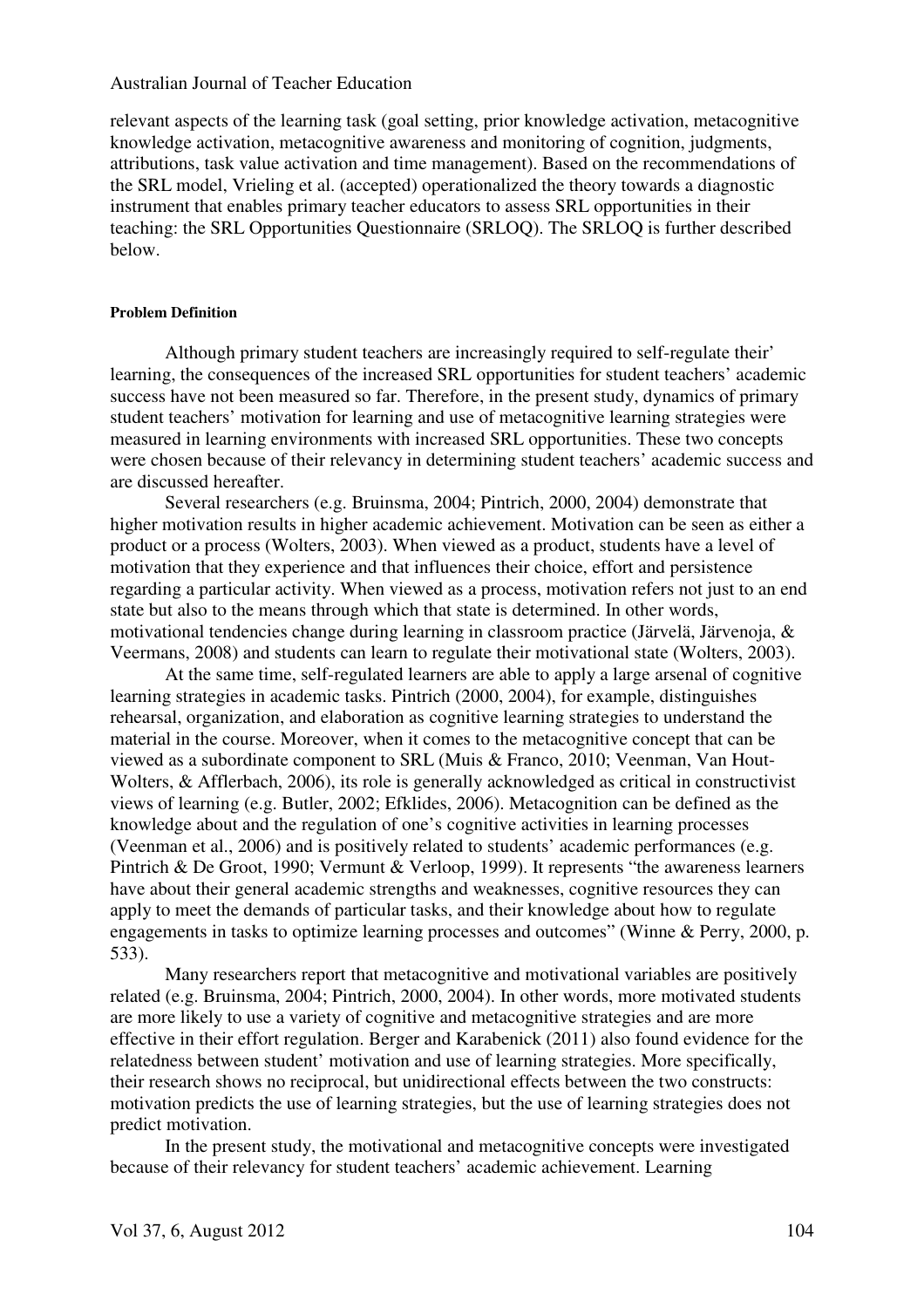environments were created in which teacher educators were expected to increase student teachers' SRL opportunities. In these learning conditions, the following research questions were studied:

To what extent can teacher educators increase student teachers' SRL opportunities in learning programs?

- In what way does student teachers' use of metacognitive learning strategies change in a learning environment with increased SRL opportunities?
- In what way does student teachers' motivation for learning change in a learning environment with increased SRL opportunities?
- What relationship exists between student teachers' motivation for learning and use of metacognitive learning strategies in a learning environment with increased SRL opportunities?

This article continues with a description of the methods used, containing an explanation of the participants, the research instruments, the procedure, data-collection and -analysis. Then, the results of the study are outlined and conclusions for primary teacher education are discussed. Finally, the limitations of the study and indications for future research are formulated.

# **Method**

# **Participants**

 From September 2009 until January 2010, the exploration of the effects of student teachers' increased SRL opportunities on student teachers' motivation for learning and use of metacognitive learning strategies was conducted with 3 teacher educators and 136 first-year (mainly 17-19 year old; average age 17,84 year) student teachers in 2 primary teacher education colleges in the Netherlands. The research was carried out in educational theory courses containing lectures, lessons and moments of guidance. Only teacher educators with a minimum of 10 meetings in the research period and teaching fulltime regular student teachers were allowed to participate. All participating teacher educators volunteered to cooperate.

#### **Instruments**

Two instruments were applied in this study: (1) the SRLOQ that enables teacher educators to assess the degree of SRL opportunities they provide to student teachers and (2) the 'Motivation and Metacognition Questionnaire' (MMQ) that measures the level of student teachers' motivation for learning and their use of metacognitive learning strategies. Both instruments are discussed hereafter.

#### **The 'SRL Opportunities Questionnaire'**

 Student teachers' SRL opportunities were measured by the SRLOQ, developed by Vrieling et al. (accepted). In the scale development phase of the SRLOQ was first determined which principles of the SRL model (see Section 1.2) needed further elaboration towards a diagnostic instrument for classroom practice. The principles concerning collaboration (sixth SRL design principle) and the learning task (seventh SRL design principle) were selected for two reasons: (1) these recommendations are directly related to instructional designs for classroom practice, and (2) by incorporating these recommendations in the SRLOQ, the remaining set of 5 more generic SRL recommendations (knowledge building, integration of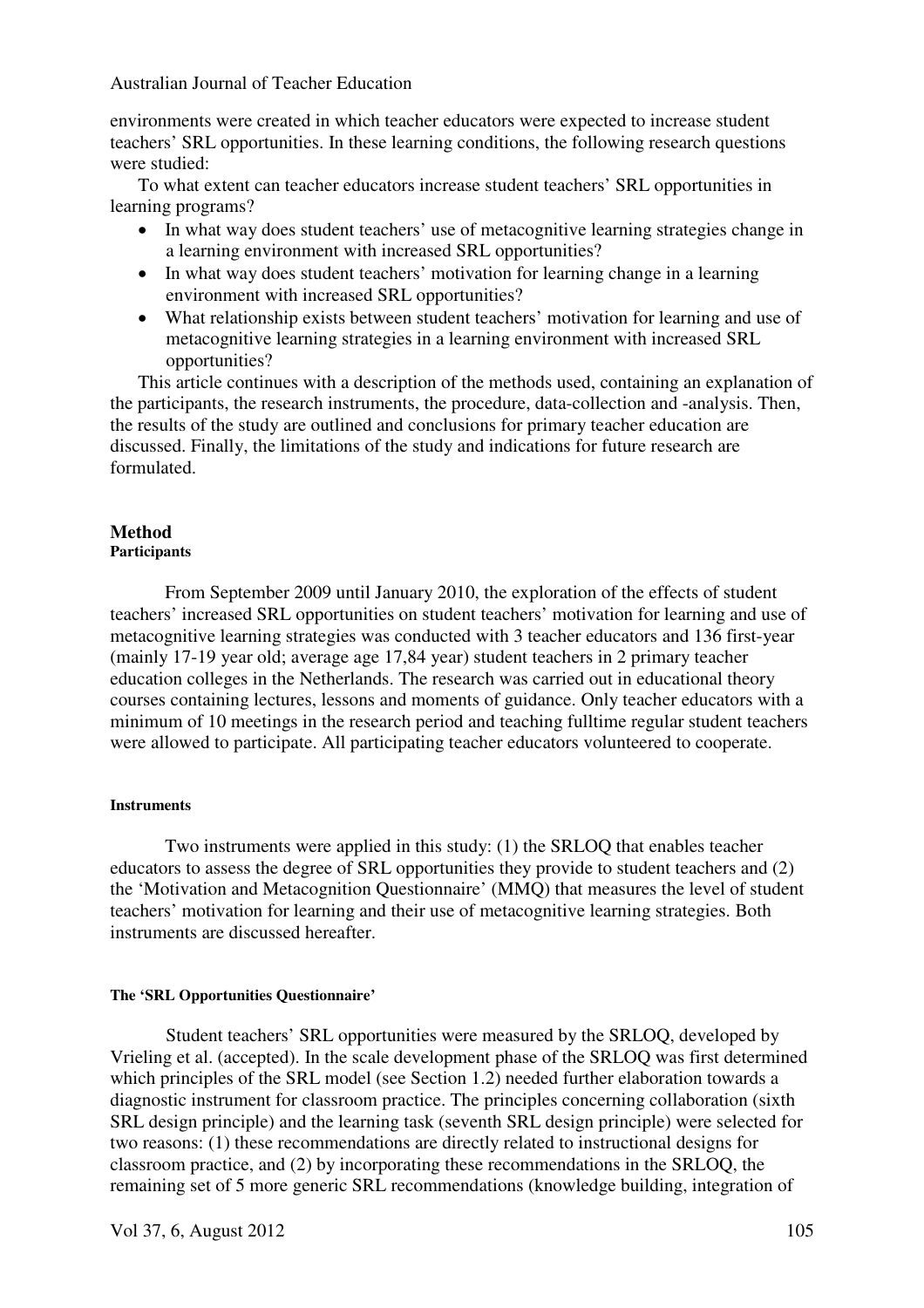content matter and metacognitive skills, modelling skills, scaffolding, and conditions) are also put in practice by teacher educators in an indirect matter while applying the SRLOQ.

 In the second phase of the scale development, the recommendations concerning collaboration and the learning task were operationalized in potentially relevant items of the questionnaire. Based on the literature review of Vrieling et al. (2010) that aimed at formulating SRL design principles for primary teacher education, all selected sources of the literature review concerning collaboration and the learning task were analysed for the operationalization of the SRLOQ. This screening led to the first selection of items that were included in the SRLOQ in analogous versions for student teachers and teacher educators. In the final phase of the scale development, the selected items were grouped into 5 potentially relevant scales of the SRLOQ: planning, monitoring of the learning process, zone of proximal development, coaching/judging and collaboration.

 In de score validation phase, depth interviews with 5 primary student teachers and 4 primary teacher educators were conducted first. Based on qualitative analyses of the interviews, the SRLOQ was adjusted. Then, 62 primary student teachers and 29 primary teacher educators of one primary teacher education institute in the Netherlands completed the SRLOQ. The data of the score validation phase were quantitatively analysed by performing reliability analyses at the level of the scales of the instrument and correlation analyses at the level of the items within the scales of the questionnaire. The analyses confirmed the five scales of the scale development phase. The final SRLOQ consists of 56 items scored on a five-point Likert scale. Student teachers and teacher educators have to indicate to what extent each item is true for them. In Table 1, an example is given for each SRL scale. Table 1 also outlines the number of items and Cronbach's Alpha's for the different scales for the student teacher's ( $\alpha$ =0.61-0,86) and the teacher educator's version ( $\alpha$ =0,74-0,85) of the questionnaire. In general, these values imply sufficient reliability and homogeneity of items within the scales of the questionnaire.

| Scale               | Scale example                              | Number<br>of items | Cronbach's $\alpha$<br><b>Version STs</b> | Cronbach's $\alpha$<br><b>Version TEs</b> |
|---------------------|--------------------------------------------|--------------------|-------------------------------------------|-------------------------------------------|
| Planning            | The teacher expects me to make a time.     | 17                 | $\alpha = 0.84$                           | $\alpha = 0.85$                           |
|                     | plan for working on my learning goals      |                    |                                           |                                           |
| Monitoring learning | The teacher expects me to point out in     | 6                  | $\alpha = 0.81$                           | $\alpha = 0.74$                           |
| process             | which areas I need feedback                |                    |                                           |                                           |
| Zone of proximal    | The manual describes in what way I can     | 12                 | $\alpha = 0.84$                           | $\alpha = 0.77$                           |
| development         | prepare myself for the lessons             |                    |                                           |                                           |
| Coaching and        | The grading of the assignments by the      | 16                 | $\alpha = 0.86$                           | $\alpha = 0.81$                           |
| Judging             | teacher is based on previously formulated  |                    |                                           |                                           |
|                     | criteria                                   |                    |                                           |                                           |
| Collaboration       | During collaboration, the teacher pays     | 5                  | $\alpha = 0.61$                           | $\alpha = 0.74$                           |
|                     | attention to specific collaboration skills |                    |                                           |                                           |
|                     | such as dividing tasks and reporting to    |                    |                                           |                                           |
|                     | each other                                 |                    |                                           |                                           |
|                     | $m + 1 + \alpha n + \alpha \alpha$         |                    |                                           |                                           |

**Table 1: SRLOQ scales** 

#### **The 'Motivation and Metacognition Questionnaire'**

 Student teachers' motivation for learning and use of metacognitive learning strategies were measured by the MMQ, developed for the present study. The 'Motivated Strategies for Learning Questionnaire' (MSLQ, Pintrich, Smith, Garcia, & McKeachie, 1991) was applied as a starting point for developing the MMQ for three reasons: (1) the MSLQ distinguishes a metacognition and a motivation part; (2) the MSLQ focuses on the course level of college students (Duncan & McKeachie, 2005); (3) the MSLQ has been applied and validated at different educational levels, including higher education (Montalvo & Torres, 2004). The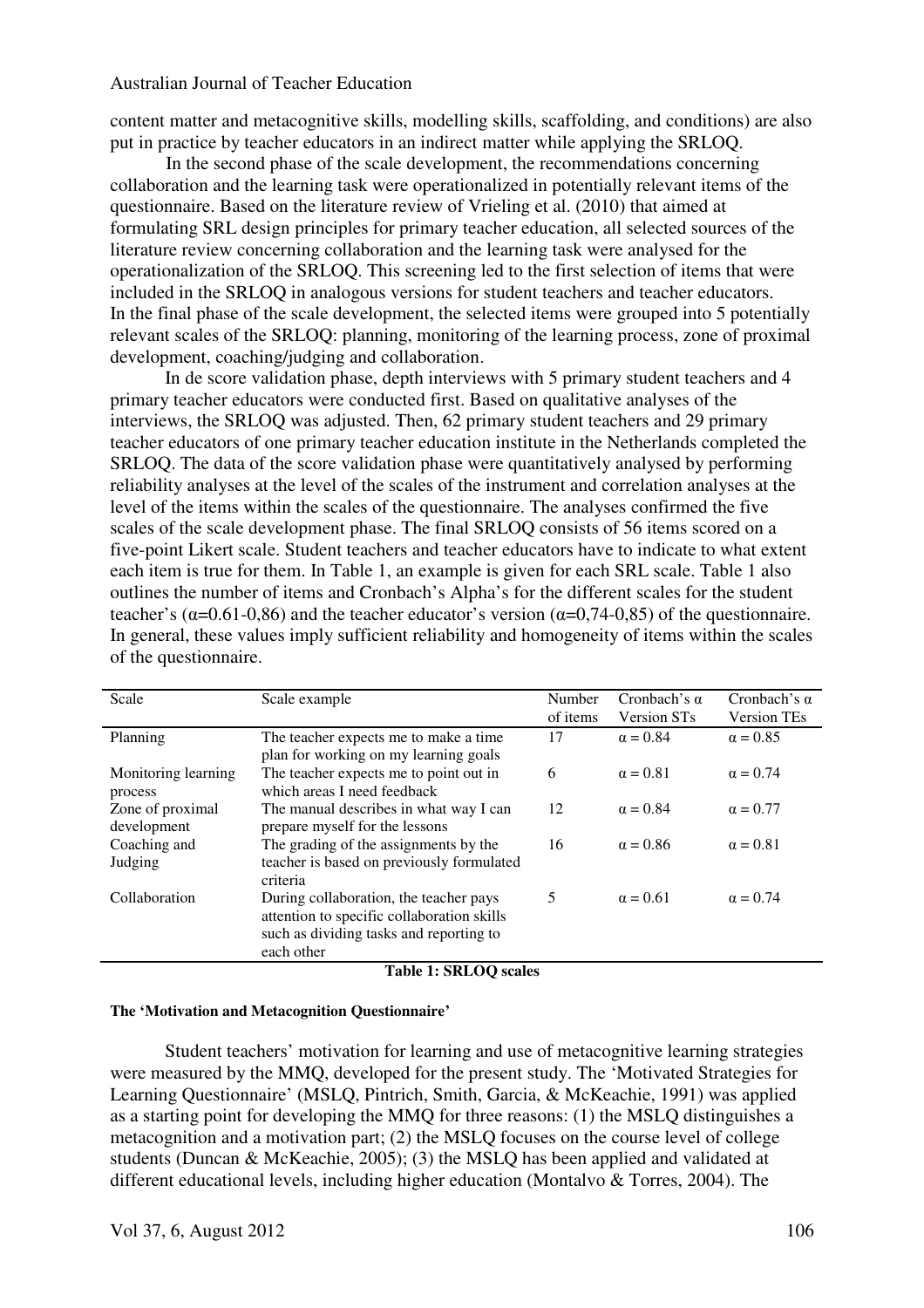MSLQ was translated into Dutch and validated by Blom and Severiens (2008) in Dutch schools of general secondary higher education and pre-university education.

 In the present study, the translated MSLQ by Blom and Severiens and the original MSLQ by Pintrich were screened for differences. In the metacognition part (the items regarding 'metacognitive self-regulation'), the original MSLQ includes 12 items. In the revised MSLQ, however, only 7 items remained. Because these items do not cover all relevant aspects of metacognition for primary teacher education in depth, 3 items of the original MSLQ were re-added to the MMQ. Furthermore, it was noticed that both versions of the MSLQ only measure for the study process. As a consequence, the distinction between study process, study results and study content, as described in the 'Inventory of Learning Styles' (ILS, Vermunt & Van Rijswijk, 1987), was retained in the MMQ to complete the metacognitive scale. Finally, scale analysis led to combining study process and study results into one final study process scale with sufficient values of Cronbach's Alpha (0,76).

 It was also noted that the motivation part of the original and translated MSLQ does not distinguish between approach and avoidance goals orientation, but only represents a mastery approach orientation (intrinsic goal orientation) and a performance approach orientation (extrinsic goal orientation). As a result, the mastery-avoidance and performance-avoidance items, as proposed and tested by Elliot and Mc Gregor (2001), were analysed. Their 2x2 achievement goal framework was tested in 3 studies, supporting the independence of the 4 achievement goals constructs. Consequently, the mastery-avoidance and performanceavoidance items of the framework were added to the MMQ to complete the motivation scale.

 The final MMQ consists of nine scales. For the metacognition part, two scales were distinguished: study process and study content. The motivation section comprises seven scales: intrinsic goal orientation, extrinsic goal orientation, intrinsic goal avoidance, extrinsic goal avoidance, task value, expectancy, and test anxiety. The final MMQ was completed by 67 student teachers and contains 51 items scored on a five-point Likert scale. Student teachers have to indicate to what extent each item is true for them. In Table 2, an example is given for each scale. Table 2 also shows the number of items and Cronbach's Alpha's of the different scales ( $\alpha$ =0,72-0,90). These values imply sufficient reliability and homogeneity of items within the scales of the questionnaire.

| Scale                         | Scale example                                                                                  | Number<br>of items | Cronbach's<br>Alpha |
|-------------------------------|------------------------------------------------------------------------------------------------|--------------------|---------------------|
| Metacognitive learning        |                                                                                                |                    |                     |
| strategies                    |                                                                                                |                    |                     |
| Study process                 | When I study for this course, I reflect on questions to<br>keep my mind on the job             | 14                 | $\alpha = 0.76$     |
| Study content                 | Besides the content of the examination, I also study<br>extra literature related to the course | 4                  | $\alpha = 0.82$     |
| Motivation                    |                                                                                                |                    |                     |
| Intrinsic goal<br>orientation | During this course, I prefer challenging subject<br>material so I can learn new things         | 3                  | $\alpha = 0.73$     |
| Extrinsic goal<br>orientation | I want to do better than the average student                                                   | 7                  | $\alpha = 0.77$     |
| Intrinsic goal<br>avoidance   | I worry about not getting the full benefit out of this<br>course                               | 3                  | $\alpha = 0.81$     |
| Extrinsic goal<br>avoidance   | I only want to avoid doing poorly for this course                                              | 3                  | $\alpha = 0.72$     |
| Task value                    | I believe I can apply the subject material of this course<br>in practice                       | 4                  | $\alpha = 0.74$     |
| Expectancy                    | I think that I will get good grades for this course                                            | 8                  | $\alpha = 0.90$     |
| Test anxiety                  | I suffer from nerves when I take an exam                                                       | 5                  | $\alpha = 0.89$     |

**Table 2: MMQ scales**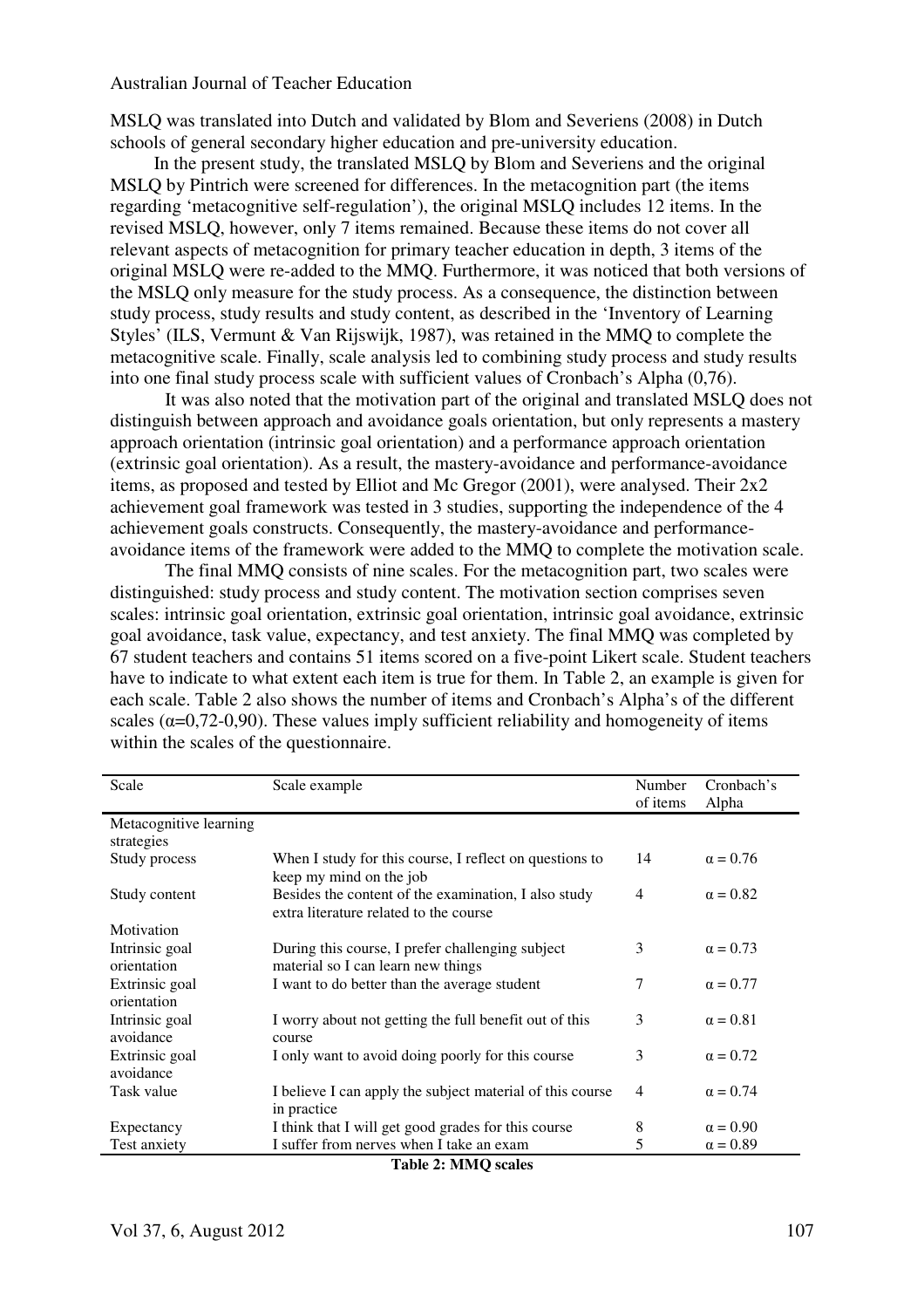#### **Procedure**

 In order to answer the research questions of the study, intervention research was conducted using a mixed methods pre- and post-test design. No control groups were applied because of the difficulty for teacher educators to differentiate in the level of provided SRL opportunities between their student groups. Table 3 displays the research design of the intervention study. Student teachers' SRL opportunities, motivation for learning and use of metacognitive learning strategies were measured by respectively the SRLOQ and the MMQ. Teacher educators and student teachers were qualitatively tracked by tutorial conversations (teacher educators) and semi-structured interviews (teacher educators and student teachers). These interventions are further explained in Section 2.4.

 In this one-group pre- and post-test design, the pre-test (completing both questionnaires) was performed at the end of the third lesson (week 4). At that time, teacher educators and student teachers were expected to be unaware of the increased SRL opportunities that would be applied in the intervention-period and student teachers were expected to be able to indicate their starting level of SRL opportunities. To avoid socially desirable answers, the questionnaires were administered anonymously. By monitoring both teacher educators and student teachers on SRL opportunities rather than teacher educators alone, the statements of both groups could be compared to obtain better interpretable data. After the pre-test, two kinds of treatments were carried out with teacher educators aimed at increasing student teachers' SRL opportunities: (1) training courses after lesson 3 (week 5) and (2) individual tutorial conversations after lesson 4 (week 6). The tutorial conversations were based on analyses of the pre-test.

 The intermediate-test (completing the SRLOQ) was performed at the end of the sixth lesson (week 10). Based on analyses of the intermediate-test, tutorial conversations were carried out again after lesson 6 (week 11) aimed at a further increase of student teachers' SRL opportunities. At the end of the last lesson (week 18), the post-test (completing both questionnaires) was conducted. Within five days after the post-test (end of week 18), all teacher educators and a sample of student teachers (3 per teacher educator) were interviewed in depth.

| Weeks                    |     |   |   |     | 4 5 6 7 | 8 | -9 | 10 | - 11 | - 12 | -13 | 14 | 16 | 18 |
|--------------------------|-----|---|---|-----|---------|---|----|----|------|------|-----|----|----|----|
| Lessons                  | X X | X |   | X X |         |   |    | X  |      | X    |     |    |    |    |
| SRLOQ (TEs and STs)      |     | X |   |     |         |   |    | х  |      |      |     |    |    | X  |
| MMQ (STs)                |     | X |   |     |         |   |    |    |      |      |     |    |    | X  |
| Course (TEs)             |     |   | x |     |         |   |    |    |      |      |     |    |    |    |
| Conversations (TEs)      |     |   |   | X   |         |   |    |    | X    |      |     |    |    |    |
| Interviews (TEs and STs) |     |   |   |     |         |   |    |    |      |      |     |    |    |    |

**Table 3: Research design intervention study** 

#### **Data Collection and Analysis**

 Student teachers' motivation for learning and their use of metacognitive skills were assessed using quantitative and qualitative methods. Quantitative analyses (correlation analyses, independent-samples t-tests and regression analyses) were based on the data of the pre- and the post-test for all participating teacher educators. The data of the intermediate-test (completing the SRLOQ) were not used for the quantitative analyses because the research period only lasted 10 weeks at that time, a too short period to find preliminary results. However, the data of the intermediate-test provided the necessary input for the second cycle of tutorial conversations with primary teacher educators.

 Qualitative analyses were based on the data of the tutorial conversations and the semistructured interviews. The first cycle of tutorial conversations with teacher educators was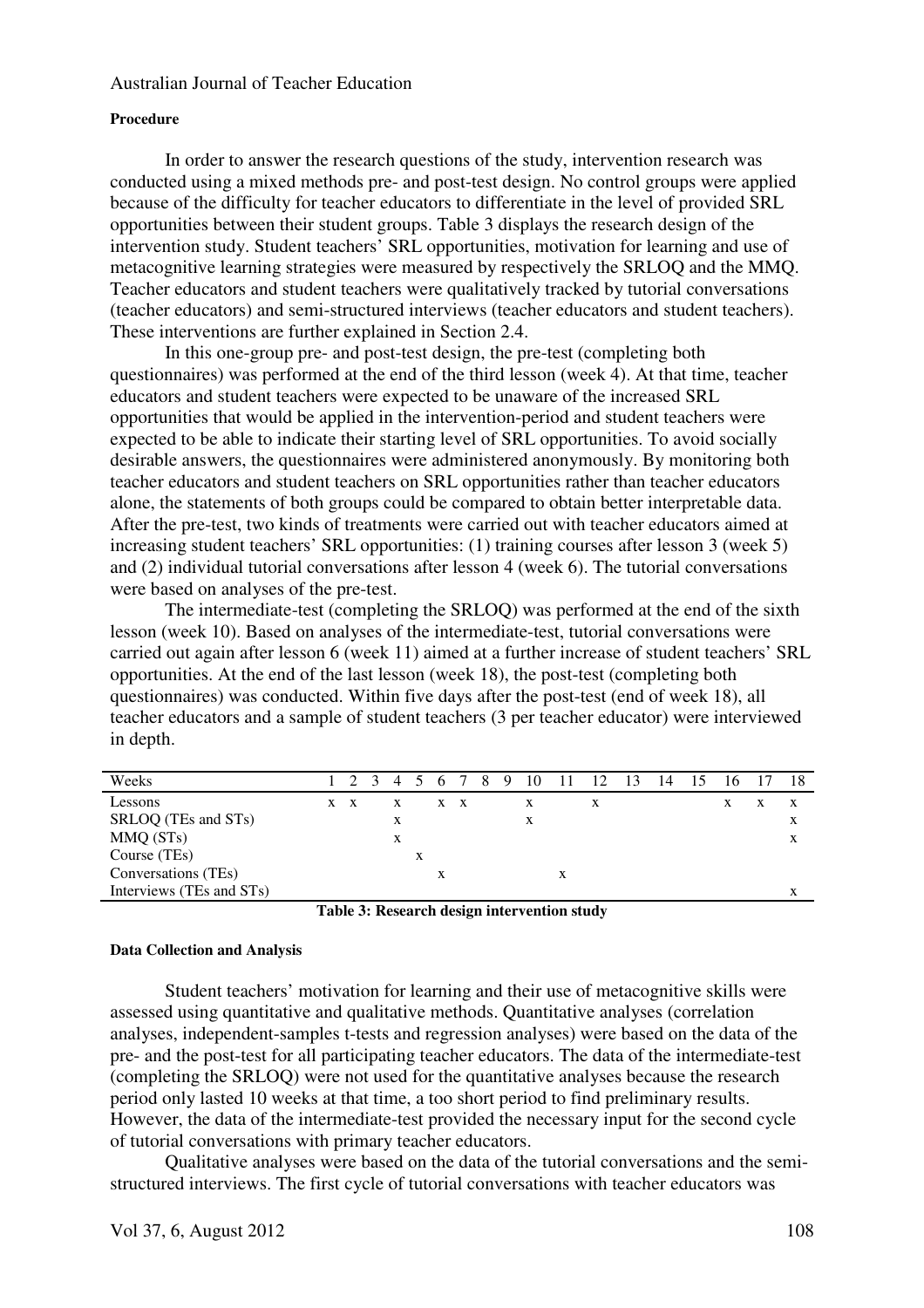grounded on both teacher educators' SRL planning (a result from the training course) and analyses of the pre-test. The SRLOQ scales (planning, monitoring, zone of proximal development, coaching/judging, collaboration) were the leading themes of the conversations. The concept planning of the teacher educators and analyses of the measured SRL degree as viewed by teacher educators and student teachers, were compared. This comparison resulted in adjusted planning for SRL implementation in classroom practice by teacher educators.

 Based on analyses of the intermediate-test, the second cycle of tutorial conversations resulted in adjusted SRL planning for teacher educators. The SRL scales and subscales that could further be improved, as assessed by the SRLOQ, were incorporated in this adjusted planning. In general, the planning aimed at a further increase of student teachers' SRL opportunities in the learning program. In the post-test, all teacher educators and a sample of student teachers (2 per teacher educator) were questioned in semi-structured interviews. The interviews with the student teachers were focused on the way student teachers had experienced the increased SRL opportunities and how these changed learning conditions influenced their motivation for learning and use of metacognitive learning strategies during the research period. The interviews with the teacher educators were based on both teacher educators' SRL planning and analyses of the post-test. The SRL planning of the teacher educators and analyses of the measured SRL degree as viewed by teacher educators and student teachers were compared. The interviews took approximately 45 minutes.

 The collected data from questionnaires, tutorial conversations and semi-structured interviews, were analysed and related by triangulation to enhance the internal validity of the results. First, all quantitative and qualitative findings were structured in a matrix containing the scales of the SRLOQ (planning, monitoring of the learning process, zone of proximal development, coaching/judging, collaboration) and the MMQ (metacognition: study process, study content and motivation: intrinsic goal orientation, extrinsic goal orientation, intrinsic goal avoidance, extrinsic goal avoidance, task value, expectancy and test anxiety) and, per scale, all different sources of data collection (analyses pre-, intermediate- and post-test as viewed by teacher educators and student teachers). Second, the content of each category was examined and described for each teacher educator separately. Third, similarities and differences in teacher educators' and student teachers' view of SRL opportunities and the consequences for motivation and metacognition were analysed. For this purpose, patterns in teacher educators' and student teachers' knowledge and beliefs were identified and described. These 'patterns' refer to groups of associated statements that give insight into the similarities and differences in the knowledge and beliefs of the teacher educators and student teachers. Finally, the results of the analysis of the data provided by the different instruments were synthesized in order to gain a deeper level of insight into teacher educators' and student teachers' practical knowledge.

### **Results**

In this section, the four research questions are addressed separately. For each research question, the qualitative and qualitative findings are presented.

## **To What Extent Can Teacher Educators Increase Student Teachers' SRL Opportunities in Learning Programs?**

Table 4 represents student teachers' SRL opportunities, their use of metacognitive skills and their motivation for learning before (pre-test) and after (post-test) the research period for the three participating teacher educators. Because the questionnaires were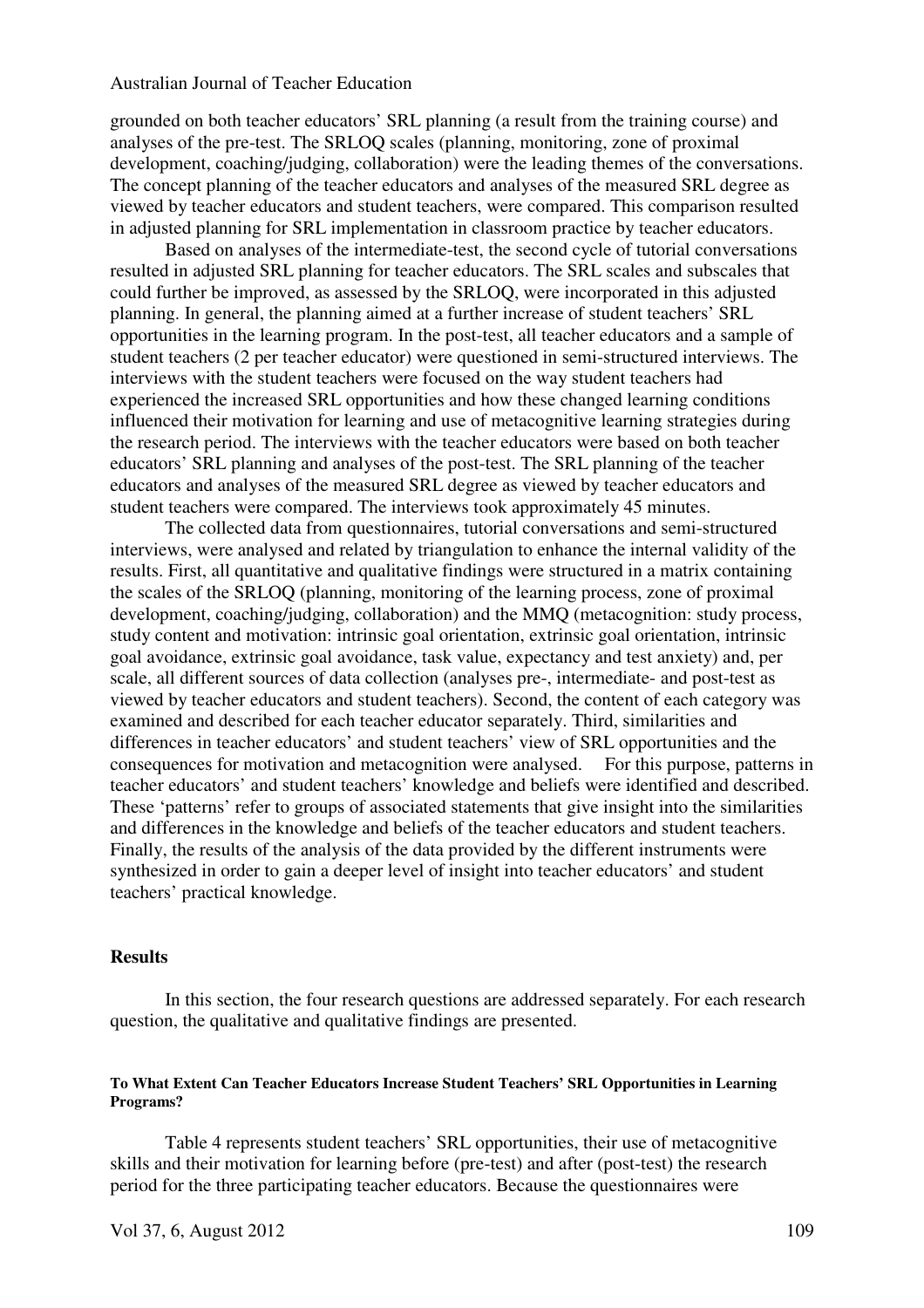administered anonymously, paired-samples t-tests could not be applied to compare the average scores between the pre- and post-test. For that reason, the dynamics in student teachers' SRL opportunities, their use of metacognitive skills and their motivation for learning were analysed by independent-samples t-tests. Since the pre- and post-test samples of the present study are not independent, the independent-samples t-tests were only applied to estimate the significance of the increase of student teachers' SRL, metacognition and motivation. Independent-samples t-tests assume the covariance between the two samples to be zero, which is not the case between our pre- and post-test samples. As a consequence, the estimated significance of the SRL increase is too low and therefore presents minimum values. The degrees of freedom in the independent-samples t-tests varied because the participating student teachers were allowed to skip questions of the questionnaires.

| Scale                              | Points in time | M              | <b>SD</b>       | t            | df              | p         |  |
|------------------------------------|----------------|----------------|-----------------|--------------|-----------------|-----------|--|
| SRL opportunities                  | Pre test       | 111,48         | 30,74           | 3,648        | 35              | $0,001*$  |  |
|                                    | Post test      | 145,50         | 25,92           |              |                 |           |  |
| Planning                           | Pre test       | 26,87          | 9,88            | 4,442        | 49              | $0,000*$  |  |
|                                    | Post test      | 38,00          | 6,53            |              |                 |           |  |
| Monitoring of the learning process | Pre test       | 11,06          | 5,76            | 2,864        | 54              | $0,006*$  |  |
|                                    | Post test      | 15,14          | 4,18            |              |                 |           |  |
| Zone of proximal development       | Pre test       | 32,35          | 5,89            | 1,354        | 39              | 0,183     |  |
|                                    | Post test      | 34,81          | 6,74            |              |                 |           |  |
| Coaching/judging                   | Pre test       | 28,88          | 11,21           | 4,432        | 44              | $0,000*$  |  |
|                                    | Post test      | 41,60          | 8,24            |              |                 |           |  |
| Collaboration                      | Pre test       | 13,44          | 3,71            | 3,264        | 45              | $0,002*$  |  |
|                                    | Post test      | 16,73          | 3,72            |              |                 |           |  |
| Metacognition                      | Pre test       | 47,47          | 7,50            | 2,566        | 35              | $0.015**$ |  |
|                                    | Post test      | 55,00          | 10,55           |              |                 |           |  |
| Motivation                         | Pre test       | 103,15         | 11,73           | 1,380        | 25              | 0,180     |  |
|                                    | Post test      | 108,89         | 10,96           |              |                 |           |  |
| Expectancy                         | Pre test       | 21,84          | 4,31            | 2,077        | 40              | $0.044**$ |  |
|                                    | Post test      | 24,87          | 5,14            |              |                 |           |  |
|                                    |                | Table 4a: TE 1 |                 |              |                 |           |  |
| * significance: $p < 0.01$         |                |                |                 |              |                 |           |  |
|                                    |                |                |                 |              |                 |           |  |
| ** significance: $p < 0.05$        |                |                |                 |              |                 |           |  |
| Scale                              | Points in time | $\overline{M}$ | $\overline{SD}$ | $\mathbf{t}$ | $\overline{df}$ | p         |  |
| SRL opportunities                  | Pre test       | 123,93         | 28,23           | 3,497        | 107             | $0,001*$  |  |
|                                    | Post test      | 141,17         | 24,80           |              |                 |           |  |
| Planning                           | Pre test       | 31,18          | 8,62            | 1,808        | 136             | 0,073     |  |
|                                    | Post test      | 33,64          | 7,53            |              |                 |           |  |
| Monitoring of the learning process | Pre test       | 11,66          | 4,48            | 3,587        | 140             | $0,000*$  |  |
|                                    | Post test      | 14,29          | 4,51            |              |                 |           |  |
| Zone of proximal development       | Pre test       | 30,12          | 6,14            | 4,799        | 140             | $0,000*$  |  |
|                                    | Post test      | 34,62          | 5,13            |              |                 |           |  |
| Coaching/judging                   | Pre test       | 33,00          | 10,99           | 4,743        | 134             | $0,000*$  |  |
|                                    | Post test      | 41,31          | 8,78            |              |                 |           |  |
| Collaboration                      | Pre test       | 15,21          | 3,49            | 5,094        | 152             | $0,000*$  |  |
|                                    | Post test      | 17,88          | 3,08            |              |                 |           |  |
| Metacognition                      | Pre test       | 48.80          | 9,69            | 1,266        | 134             | 0,208     |  |
|                                    | Post test      | 50,99          | 11,41           |              |                 |           |  |
| Motivation                         | Pre test       | 107,24         | 9,90            | 1,334        | 112             | 0,185     |  |
|                                    | Post test      | 109,64         | 10,68           |              |                 |           |  |
| Expectancy                         | Pre test       | 24,45<br>25,83 | 4,32<br>4,03    | 2,041        | 149             | $0,043**$ |  |

#### **Results of the independent-samples t-tests for SRL and metacognition/motivation**

**Table 4b: TE 2**

\* significance:  $p < 0.01$ \*\* significance:  $p < 0.05$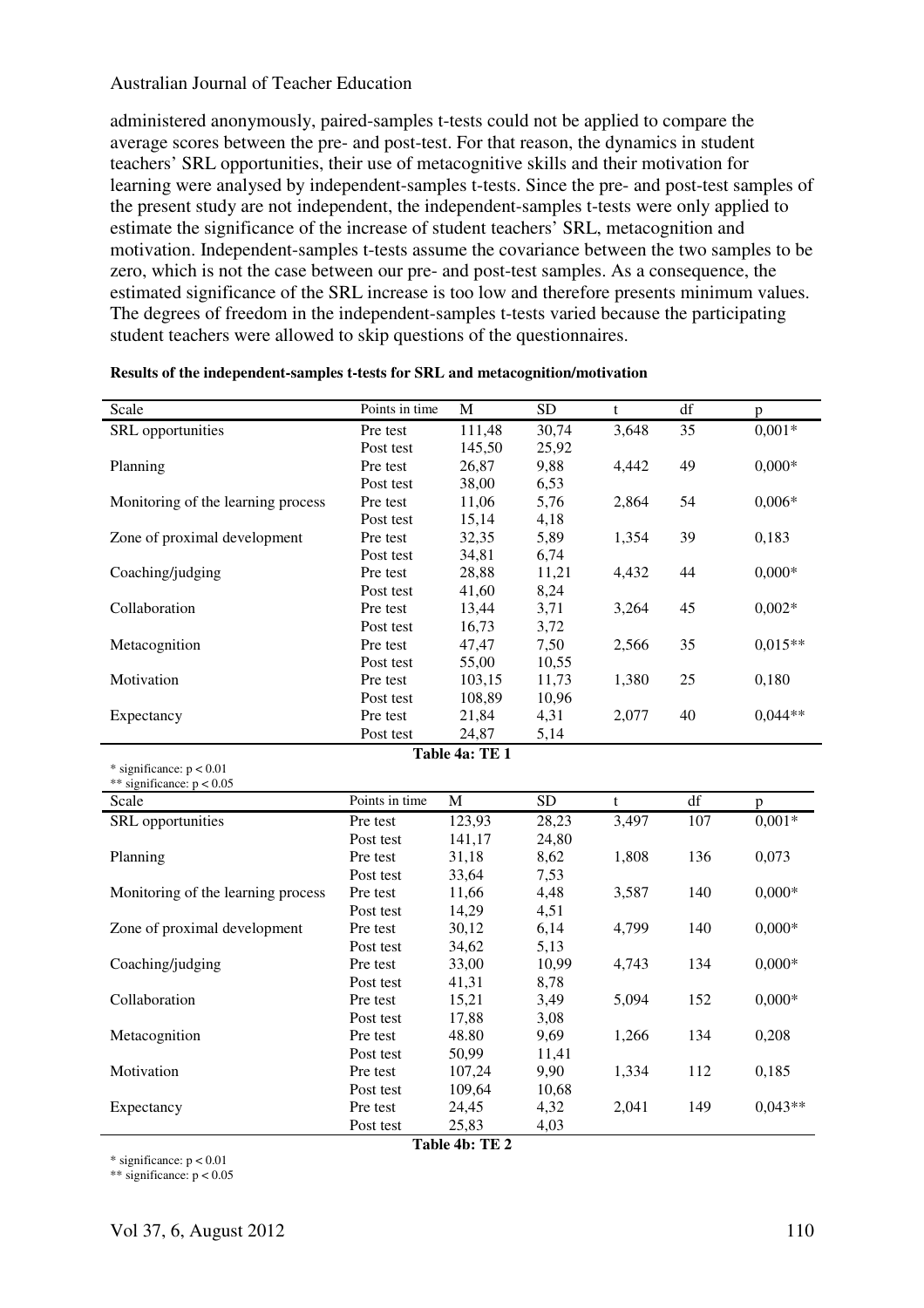| Scale                              | Points in time | M      | SD.   | t     | df | p         |
|------------------------------------|----------------|--------|-------|-------|----|-----------|
| <b>SRL</b> opportunities           | Pre test       | 143,22 | 34,77 | 4,128 | 63 | $0,000*$  |
|                                    | Post test      | 172,10 | 16,05 |       |    |           |
| Planning                           | Pre test       | 33,73  | 11,21 | 4,262 | 70 | $0,000*$  |
|                                    | Post test      | 42,74  | 4,07  |       |    |           |
| Monitoring of the learning process | Pre test       | 15,20  | 5,19  | 3,228 | 75 | $0,002*$  |
|                                    | Post test      | 18,55  | 3,35  |       |    |           |
| Zone of proximal development       | Pre test       | 35,14  | 6,76  | 2,365 | 73 | $0,021**$ |
|                                    | Post test      | 38,39  | 4,60  |       |    |           |
| Coaching/judging                   | Pre test       | 41,77  | 12,37 | 3,824 | 67 | $0,000*$  |
|                                    | Post test      | 51,10  | 5,72  |       |    |           |
| Collaboration                      | Pre test       | 17,34  | 3,58  | 3,868 | 78 | $0,000*$  |
|                                    | Post test      | 20,15  | 2,56  |       |    |           |
| Metacognition                      | Pre test       | 54,17  | 10,18 | 2,596 | 57 | $0.012**$ |
|                                    | Post test      | 60,55  | 10,62 |       |    |           |
| Motivation                         | Pre test       | 108,66 | 9,86  | 0,319 | 54 | 0,751     |
|                                    | Post test      | 109,47 | 11,56 |       |    |           |
| Expectancy                         | Pre test       | 26,30  | 3,52  | 1,354 | 49 | 0,182     |
|                                    | Post test      | 27,68  | 4,94  |       |    |           |

**Table 4c: TE 3**

\*significance: p < 0.01

\*\* significance:  $p < 0.05$ 

Qualitative analyses indicated that teacher educators could distinguish and became more conscious of the five SRL scales. The results of t-tests and qualitative analyses also showed the close connection between the five SRL scales. Although teacher educators often planned to increase SRL opportunities on a selected number of SRL constructs, student teachers' general SRL opportunities increased significantly at the 0,01 significance level for teacher educator 1(t=3,648), teacher educator 2 (t=3,497) and teacher educator 3 (t=4,128). Similarly, all sub-scales within SRL-opportunities increased significantly at the 0,01 level as well. The first exception was the 'Zone of proximal development' scale that increased significantly at the 0,05 significance level (t=2,365) for teacher educator 3 and demonstrated no significant increase for teacher educator 1 ( $t=1,354$ ). Similarly, the 'Planning' scale of teacher educator 2 did not increase significantly (t=1,808). In short, after being trained, teacher educators are able to increase student teachers' SRL opportunities in pre-service educational learning programs.

#### **In What Way Does Student Teachers' Use Of Metacognitive Learning Strategies Change in a Learning Environment With Increased SRL Opportunities?**

 The relationships between SRL opportunities, the use of metacognitive skills and motivation for learning were first studied by means of correlational analysis, based on the data of all participating teacher educators (Table 5). Student teachers' SRL opportunities were positively correlated to the use of metacognitive skills at the 0.01 significance level to a strong extent  $(r = 0.937)$ . The same was true for all separate constructs within SRL opportunities (r varied between 0,837 and 0,959). In addition, qualitative analyses indicated that student teachers were often not aware of their use of metacognitive skills. Moreover, student teachers' need for more explicit metacognitive strategy instruction was identified.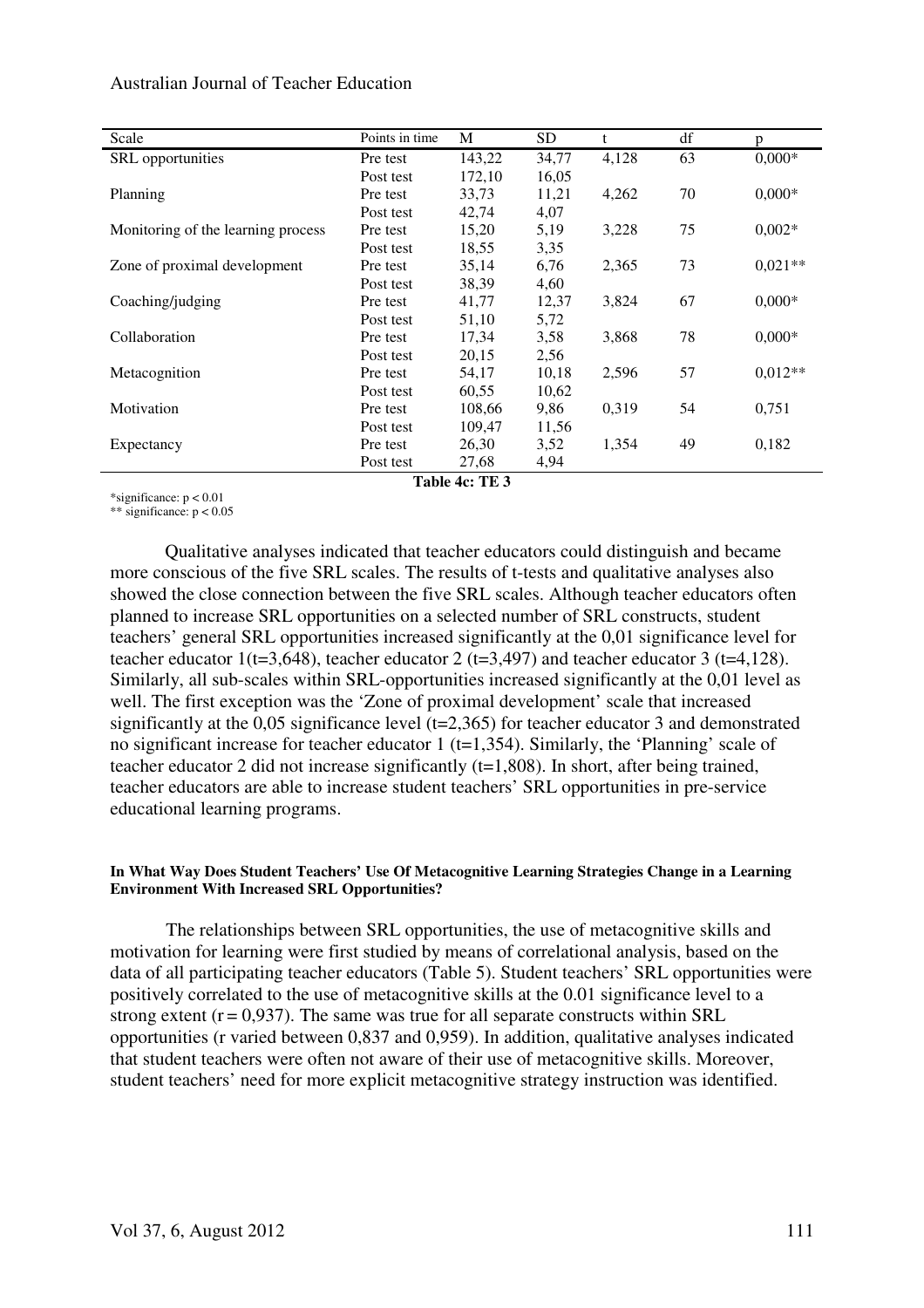| Scale                              | Metacogniti | Motivati  | Expectancy |
|------------------------------------|-------------|-----------|------------|
|                                    | on          | on        |            |
| <b>SRL</b> opportunities           | $0.937*$    | $0.771**$ | $0,881*$   |
| Planning                           | $0.913*$    | $0,759**$ |            |
| Monitoring of the learning process | $0,959*$    | $0,756**$ |            |
| Zone of proximal development       | $0,870*$    | 0.624     |            |
| Coaching/judging                   | $0,933*$    | $0,808*$  |            |
| Collaboration                      | $0.837*$    | $0,693**$ |            |
| Metacognition                      |             | 0,663     |            |
| Study process                      |             | $0.717**$ |            |
| Study content                      |             | 0,535     |            |

\* **Table 5: Pearson correlation coefficient between SRL and metacognition/motivation**

\* significance:  $p < 0.01$ 

\*\* significance:  $p < 0.05$ 

 Second, independent-samples t-tests were applied to show the statistical significance of metacognitive differences between the pre- and the post-test (Table 4). Student teachers' use of metacognitive learning strategies increased significantly for teacher educator 1  $(t=2,556)$  and teacher educator 3 ( $t=2,596$ ) at the 0,05 significance level. There was no significant increase of student teachers' use of metacognitive learning strategies for teacher educator 2 between the pre- and post-test  $(t=1,266)$ . In short, student teachers' use of metacognitive skills was raised to a higher level for two of the three teacher educators after increasing the SRL opportunities in educational pre-service programs.

 Finally, regression analyses were performed to investigate whether student teachers' level of SRL opportunities predicted their use of metacognitive learning strategies. Table 6 displays the results of regression analyses with SRL opportunities as the independent variable and the use of metacognitive skills as the dependent variable. The results indicate that the degree of SRL opportunities is a significant positive predictor of the metacognition score at the 0,01 significance level  $(B=0,201)$ . Hence, student teachers that receive more SRL opportunities apply more metacognitive learning strategies.

| <b>SRL</b> opportunities   |        |           |        |
|----------------------------|--------|-----------|--------|
| (Constant)                 | 5,878  | 0,001     | 23,964 |
| Metacognition <sup>a</sup> | 7.127  | $0,000*$  | 0,201  |
| <b>SRL</b> opportunities   |        |           |        |
| (Constant)                 | 19,987 | 0,000     | 93,430 |
| Motivation <sup>b</sup>    | 3,200  | $0.015**$ | 0,103  |

**Table 6: Regression analyses with SRL as the independent variable and metacognition/motivation as the dependent variables** 

 $*$  significance:  $p < 0.01$ 

\*\* significance: p < 0.05

#### **In What Way Does Student Teachers' Motivation for Learning Change in a Learning Environment With Increased SRL Opportunities?**

The relationship between SRL opportunities and motivation was firstly studied by means of correlational analyses, based on the data of all participating teacher educators (Table 5). The relationship between SRL opportunities and motivation was shown to be significantly positive at the 0.05 significance level to a strong extent  $(r = 0.771)$ . The separate constructs within SRL opportunities also correlated significantly positive to a strong extent with motivation at the 0,01 significance level for coaching/judging (r=0,808) and at the 0,05 significance level for planning ( $r=0,759$ ), monitoring ( $r=0,756$ ) and collaboration ( $r=0,693$ ).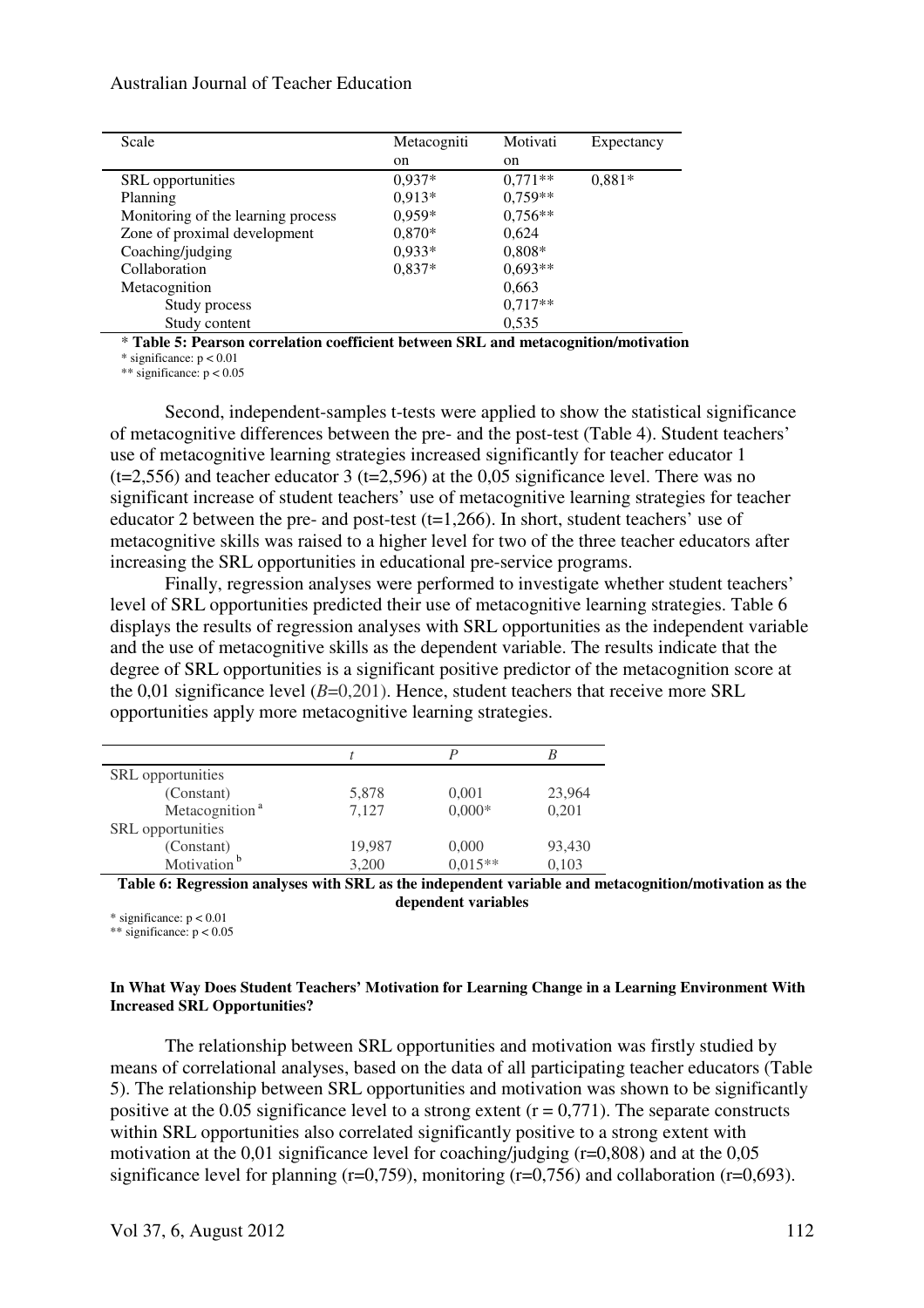The only exception was the 'zone of proximal development' that showed no significant correlations with motivation  $(r = 0.624)$ .

 Secondly, independent-samples t-tests showed no statistical significance of the differences between the degree of student teachers' motivation for learning before (pre-test) and after (post-test) increasing student teachers' SRL opportunities in the curriculum (Table 4). By contrast, the expectancy component within the motivation scale did increase significantly at the 0,05 significance level for teacher educator 1 (t=2,007) and teacher educator 2 (t=2,041) after the SRL treatments. For that reason, the correlation between SRL opportunities and expectancy was analysed (Table 5) and proved to be positively significant at the 0,01 significance level  $(r = 0.881)$ . Qualitative analyses also indicated that student teachers appreciated the SRL increase and felt more confident towards the transfer from theory to their own practise, the assignments and the final test. Nevertheless, in line with the findings of Vrieling et al. (2010), student teachers also stressed the important role of the teacher in providing a sufficient knowledge base to avoid uncertainty.

 Finally, Table 6 indicates the results of regression analyses with SRL opportunities as the independent variable and motivation for learning as the dependent variable. The results indicate that the amount of SRL opportunities was a significant positive predictor of the motivation score at the 0,05 significance level (*B*=0,103). To recapitulate, student teachers that receive more SRL opportunities in educational programs are more motivated towards learning.

#### **What Relationship Exists Between Student Teachers' Motivation for Learning and Use of Metacognitive Learning Strategies in a Learning Environment With Increased SRL Opportunities?**

The relationship between the use of metacognitive skills and motivation for learning was studied by means of correlational analysis (Table 5). The results showed no significant correlation  $(r = 0.663)$  between metacognition and motivation. So, contrary to the theoretical findings, no relationships were shown between student teachers' motivation for learning and their use of metacognitive learning strategies. The same goes for the relationship between study content (the second sub scale within metacognition) and motivation for learning that displayed no significant correlation ( $r = 0.535$ ). However, the relationship between study process (the first sub scale within metacognition) and motivation for learning showed significant correlations at the 0,05 significance level  $(r = 0.717)$ .

 To summarize, student teachers' use of metacognitive learning strategies increased significantly in learning environments with increased SRL opportunities for teacher educator 1 and 3. In addition, qualitative analyses identified student teachers' need for more explicit metacognitive strategy instruction. Although the amount of SRL opportunities was shown to be a significant predictor of motivation, student teachers' motivation for learning did not increase significantly in the research period. Student teachers' expectancy did however show a significant increase during the research period. Similarly, qualitative analyses revealed that student teachers appreciated the SRL increase and felt more confident towards the transfer from theory to their own classroom practice, the assignments and the final test: "Because we cooperated actively, we were forced to think about the subject matter of teaching, resulting in better remembrance and more confidence". The relationship between student teachers' motivation for learning and their use of metacognitive learning strategies appeared significant between the metacognitive study process part and motivation for learning.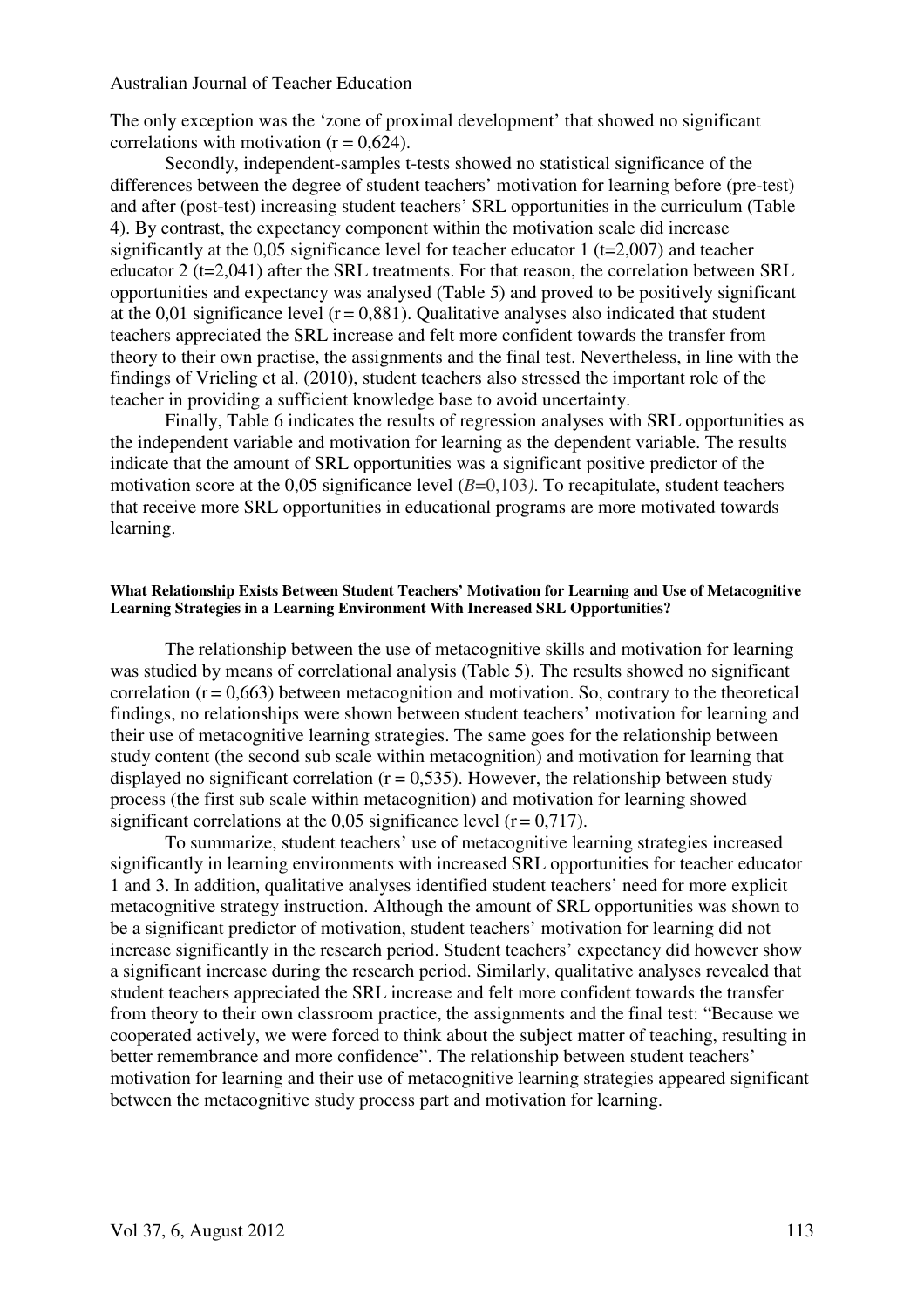### **Conclusions and Discussion**

 The present study measured dynamics of student teachers' use of metacognitive learning skills and motivation for learning in learning environments with increased SRL opportunities. With training, teacher educators were able to increase student teachers' SRL opportunities in primary teacher education. The results show that student teachers' use of metacognitive skills increased significantly in learning environments with increased SRL opportunities for 2 of the 3 participating teacher educators. This may indicate that teacher educators can influence student teachers' use of metacognitive learning strategies in a short period (one semester), but more evidence is required. Subsequently, qualitative analyses indicated student teachers' need for more explicit metacognitive strategy instruction. These findings correspond with the recommendations of Veenman et al. (2006) and Vrieling et al. (2010) that indicate the necessity for primary teacher educators to explicitly model metacognitive learning strategies to their student teachers. By modelling metacognitive skills, teacher educators can make their teaching more explicit and improve the transfer between theory and educational practice. This means that the teaching procedures challenge students' thinking and their thinking about thinking. During modelling, the four steps as distinguished by Schunk and Zimmerman (2007) can be used: (1) observation: learners can induce the major features of the skill from watching a model learn or perform; (2) emulation: the learner imitates performances of a model's skill with social assistance; (3) self-control: the learner independently shows a model's skill under structured conditions; and (4) self-regulation: the learner shows an adaptive use of skills across changing personal and environmental conditions.

 Student teachers' motivation for learning was also enhanced in learning environments with increased SRL opportunities, but this relationship was less strong than the relationship between SRL opportunities and the use of metacognitive skills. One reason for the absence of motivation effects may be that the temporal interval in the present study was too brief for the effects to be detected. However, the increase of student teachers' expectancy, a component within the motivation scale, was shown to be significant. Student teachers appreciated the increased SRL opportunities in the curriculum. They felt more confident in using the provided knowledge and skills in their own classrooms and towards the assignments and the final test. Nevertheless, they also stressed the importance for teacher educators to provide an adequate knowledge base to avoid uncertainty. For example, student teachers like to know the criteria for judging their work in advance. Therefore, teacher educators are advised to focus on knowledge building in the domain, including both metacognitive skills and content matter (Vrieling et al., 2010). Hence, it is important for teacher educators to strike a balance between teacher-centred and student-centred learning in the curriculum, gradually moving from teacher to student regulation of the learning process.

 In line with earlier research (e.g. Eccles & Wigfield, 2002; Pintrich, 2000, 2004), the present study confirmed the assumed positive relationships between the use of metacognitive learning skills (in our study only the metacognitive study process part) and motivation for learning. These interacting components influence students' involvement with their learning and, consequently, academic performance.

 In conclusion, this study revealed that teacher educators were able to increase student teachers' SRL opportunities in the curriculum after being trained. Moreover, it was demonstrated that SRL opportunities in learning environments are strongly related to student teachers' use of metacognitive skills and also enhance student teachers' motivation for learning, both important constructs for their academic career. However, if student teachers have ideas about and preferences for learning and teaching that are contrary to appreciating process-oriented learning, it is not likely they will engage in SRL activities (Loyens, 2007).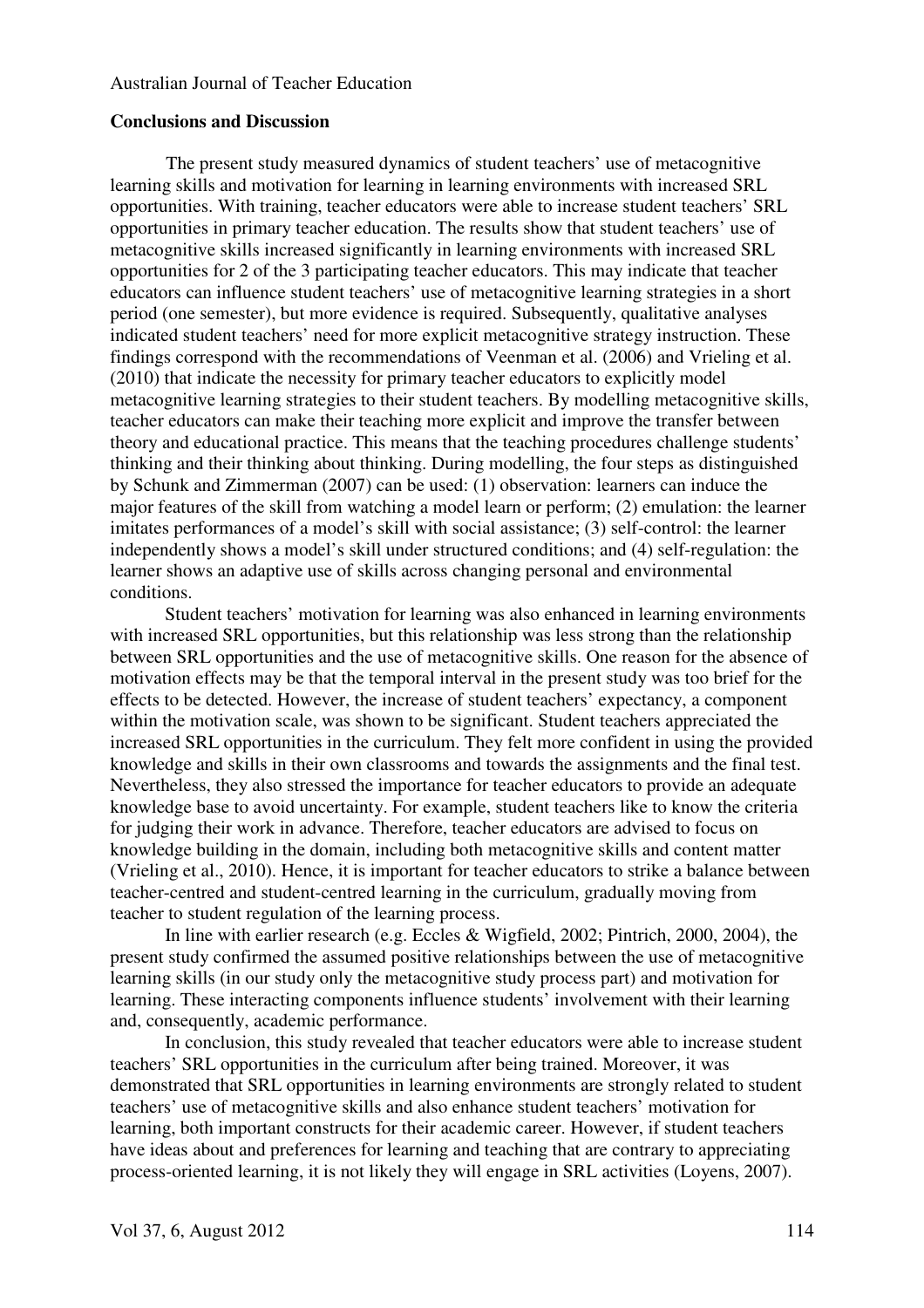Also, learners are not always motivated to invest much time and energy in developing adequate learning skills (Van Hout-Wolters, Simons, & Volet, 2000). Qualitative analyses of the present study indicated that, although important for learning, SRL imposes a substantial burden on student teachers and asks for a high responsibility of learners. Therefore, increasing primary student teachers' SLR opportunities does not automatically result in a different attitude towards learning and more use of metacognitive learning strategies by student teachers. To achieve such a positive attitude, it is important to consider the process-oriented design principles as formulated by Vrieling et al. (2010). In this way, student teachers' conceptions can turn in favor of SRL, resulting in more successful learning in school and beyond.

 A first limitation of the present study is that no control group was assessed. The point of reference used was the starting situation of student teachers' SRL opportunities. Other experiences by teacher educators and student teachers between the pre- and post-test might have influenced the results of the study. Furthermore, all participating teacher educators volunteered to cooperate and can therefore not be regarded as a fully representative sample of the population. Third, although all selected teacher educators taught the same course for firstyear fulltime student teachers, the subjects within the courses differed. This might have influenced the effects on student teachers' motivation and metacognition. Finally, the small sample of participating teacher educators might have limited the generalizability of the results. Therefore, in a follow-up study, the number of teacher educators is increased up to 11 teacher educators in 5 primary teacher education colleges.

# **References**

- Berger, J-L., & Karabenick, S.A. (2011). Motivation and students' use of learning strategies: Evidence of unidirectional effects in mathematics classrooms. *Learning and Instruction, 21*(3), 416-428.
- Blom, S., & Severiens, S. (2008). Engagement in self-regulated deep learning of successful immigrant and non-immigrant students in inner city schools. *European Journal of Psychology of Education, 23*(1), 41-58.
- Boekaerts, M. (1999). Self-regulated learning: Where we are today. *International journal of Educational Research, 31*(6), 445-457*.*
- Bruinsma, M. (2004). Motivation, cognitive processing and achievement in higher education. *Learning and Instruction, 14*(6), 549-568.
- Butler, D.L. (2002). Individualizing instruction in self-regulated learning. *Theory into Practice,* 41(2), 81-92*.*
- Duncan, T.G., & McKeachie, W.J. (2005). The making of the motivated strategies for learning questionnaire. *Educational Psychologist*, *40*(2), 117-128*.*
- Eccles, J.S., & Wigfield, A. (2002). Motivational beliefs, values, and goals. *Annual Review of Psychology, 53*(1), 109-132*.*
- Efklides, A. (2006). Metacognitive experiences: The missing link in the self-regulated learning process. *Educational Psychology Review, 18*(3), 287-291.
- Elliot, A.J., & McGregor, H.A. (2001). A 2x2 Achievement goal framework. *Journal of Personality and Social Psychology, 80*(3), 501-519.
- Järvelä, S., Järvenoja, H.B., & Veermans, M. (2008). Understanding the dynamics of motivation in socially shared learning. *International Journal of Educational Research, 47*(2), 122-135.

Korthagen, F., Klaassen, C., & Russell, T. (2000). New learning in teacher education*.* In P.R-J. Simons, J. van der Linden, & T. Duffy (Eds.), *New learning* (pp 243-259). Dordrecht: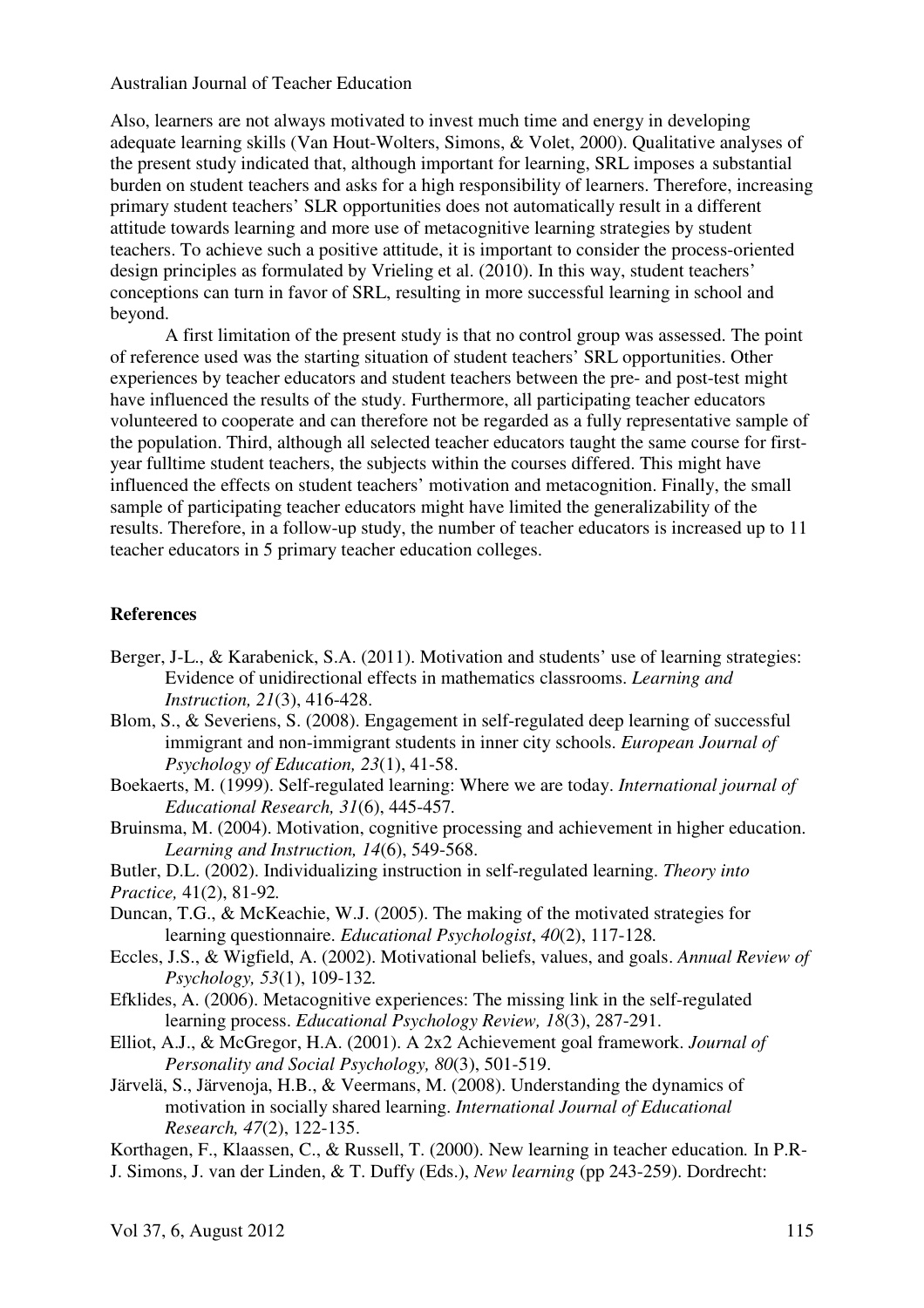Kluwer Academic Publishers.

- Kremer-Hayon, L., & Tillema, H.H. (1999). Self-regulated learning in the context of teacher education. *Teaching and Teacher Education, 15*(5), 507-522*.*
- Loyens, S. (2007). *Students' conceptions of constructivist learning* (Doctoral dissertation, Erasmus University, the Netherlands). Retrieved from

http://publishing.eur.nl/ir/repub/asset/9264/Sofie%20Loyens%20Proefschrift.pdf

- Lunenberg, M., & Korthagen, F.A.J. (2003). Teacher educators and student-directed learning. *Teaching and Teacher Education, 19*(1), 29-44.
- Montalvo, F.T., & Torres, M.C.G. (2004). Self-regulated learning: Current and future directions. *Electronic Journal of Research in Educational Psychology, 2*(1), 1-34.
- Muis, K.R., & Franco, G.M. (2010). Epistemic profiles and metacognition: Support for the consistency hypothesis. *Metacognition and learning, 5*(1), 27-45.
- Nota, L., Soresi, S., & Zimmerman, B.J. (2004). Self-regulation and academic achievement and resilience: A longitudinal study. *International Journal of Educational Research, 41*(3), 198-215.
- Pintrich. P.R. (2000). The role of goal orientation in self-regulated learning. In M. Boekaerts, P.R. Pintrich, & M. Zeidner (Eds.), *Handbook of self-regulation* (pp.451-502). San Diego, CA: Academic Press.
- Pintrich, P.R. (2004). A conceptual framework for assessing motivation and self-regulated
- learning in college students. *Educational Psychology Review, 16*(4), 385-407*.*
- Pintrich, P.R., & De Groot, E.V. (1990). Motivational and self-regulated learning components of classroom academic performance. *Journal of Educational Psychology, 82*(1), 13-40.
- Pintrich, P.R., Smith, V, Garcia, T., & McKeachie, W.J. (1991). *A manual for the use of the Motivated Strategies for Learning Questionnaire (MSLQ).* Ann Arbor: University of Michigan.
- Schunk, D.H., & Zimmerman, B. (2007). Influencing children's self-efficacy and self regulation of reading and writing through modelling. *Reading and Writing Quarterly, 23*(1), 7-25.
- Simons, P. R-J., Van der Linden, J., & Duffy, T. (2000). New learning: Three ways to learn in a new balance. In P.R-J. Simons, J. van der Linden, & T, Duffy (Eds.), *New learning*, (pp. 1- 20). Dordrecht: Kluwer Academic Publishers.
- Sundre, D.L., & Kitsantas, A. (2004). An exploration of the psychology of the examinee: Can examinee self- regulation and test-taking motivation predict consequential and non consequential test performance? *Contemporary Educational Psychology, 29*(1), 6- 26.

Van Hout-Wolters, B., Simons, R-J., & Volet, S. (2000). Active learning: Self-directive learning and independent work. In P.R-J. Simons, J. van der Linden, & T. Duffy (Eds.), *New learning* (pp 21-36). Dordrecht: Kluwer Academic Publishers.

- Veenman, M.V.J., Van Hout-Wolters, B.H.A.M., & Afflerbach, P. (2006). Metacognition and learning: Conceptual and methodological considerations. *Metacognition and Learning, 1*(1), 3-14.
- Vermunt, J.D.H.M., & Van Rijswijk, F.A.W.M. (1987). *Inventaris Leerstijlen voor het hoger onderwijs* [Inventory of Learning Styles for higher education]*.* Tilburg: Katholieke Universiteit Brabant. Heerlen: Open Universiteit.
- Vermunt, J.D., & Verloop, N. (1999). Congruence and friction between learning and teaching. *Learning and Instruction, 9*(1), 257-280.
- Vrieling, E.M., Bastiaens, Th.J., & Stijnen, P.J.J. (2010). Process-oriented design principles for promoting self-regulated learning in primary teacher education. *International Journal of Educational Research, 49*(4-5), 141-150.